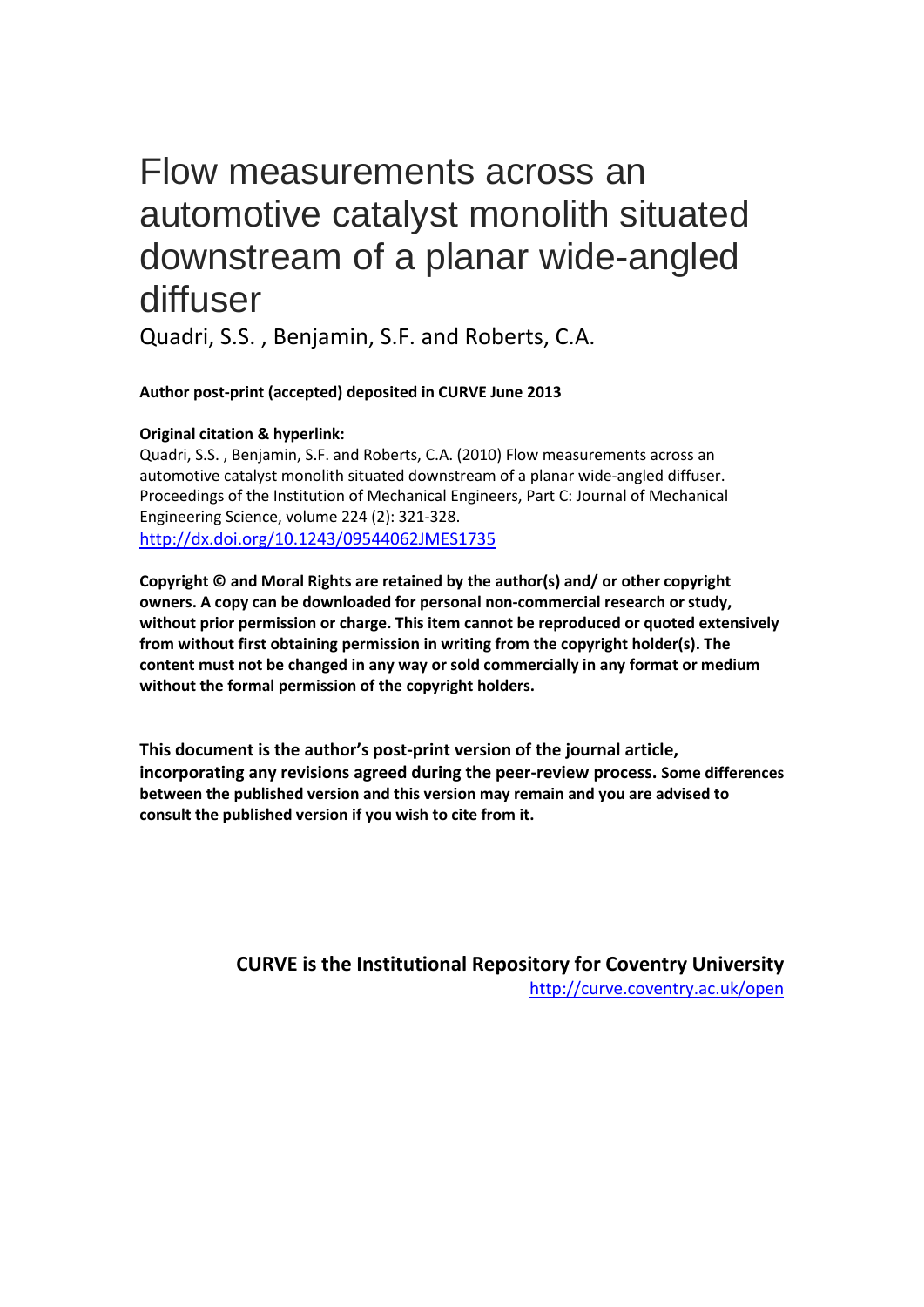#### **Flow measurements across an automotive catalyst monolith situated downstream**

#### **of a planar wide-angled diffuser.**

S. S. Quadri, S. F. Benjamin\* and C. A. Roberts

*Automotive Engineering Applied Research Group, Faculty of Engineering and Computing, Coventry University, Coventry CV1 5FB U.K.*

*\* Corresponding author. Tel.: +44 (0) 2476 888362 E-mail address: s.benjamin@coventry.ac.uk Postal address: Maurice Foss Building, Faculty of Engineering and Computing, Coventry University, Priory St, Coventry CV1 5FB, UK*

#### **Abstract**

Flow measurements are presented across an automotive catalyst monolith situated downstream of a planar wide-angled diffuser. Particle Image Velocimetry (PIV) measurements were obtained in the diffuser and the flow distribution within the monolith was obtained from hot wire anemometry (HWA) at the monolith exit. Flow separation at the diffuser inlet resulted in the formation of a jet which traversed the diffuser before spreading just prior to entering the monolith. The jet featured a potential core and saddle-type velocity profiles. A free shear layer separated the jet core from two large recirculation regions which developed in the diffuser narrowing the potential core. The flow field in the main body of the diffuser was observed to be independent of Re in contrast to that within the monolith. Increasing monolith length gave greater flow uniformity in the monolith as a consequence of jet spreading. Comparing the axial velocity flow profiles  $\sim$  3 mm upstream of the monolith to that downstream showed that significant flow redistribution occurred as the flow entered the monolith resulting in more flow entering peripheral channels. It is inferred that pressure loss arising from oblique entry into monolith channels significantly affects the flow distribution within the monolith.

*Keywords: PIV; Automotive catalyst; Monolith, Planar wide-angled diffuser; Oblique entry; Pressure loss; Flow maldistribution*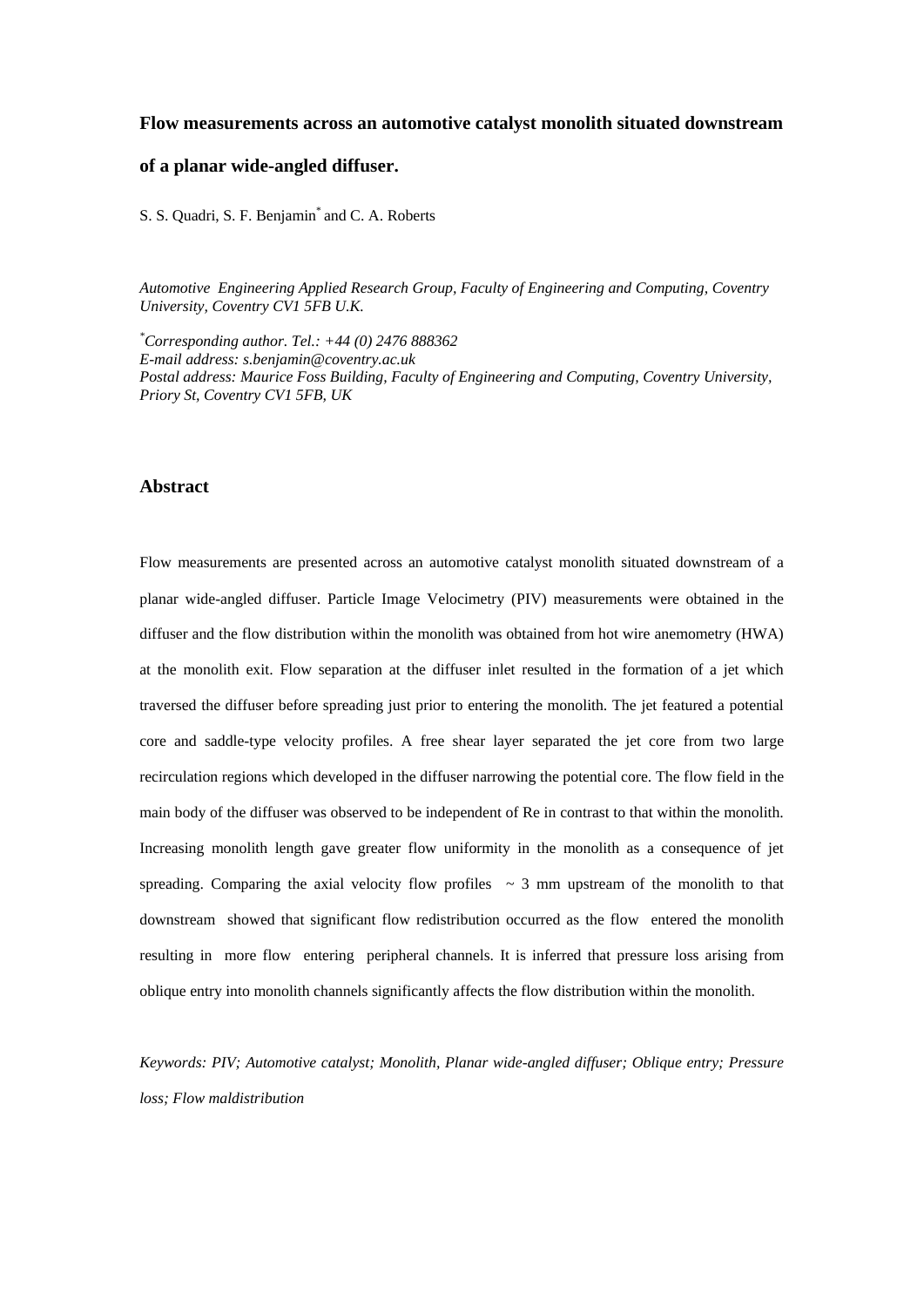## **1. INTRODUCTION**

Automotive catalytic converters are extensively used to reduce vehicle exhaust emissions to enable compliance with regulations. A typical converter consists of a monolith encased in a metal casing. The monolith can be made of ceramic, usually cordierite, or metal and normally comprises of a large number of parallel channels of small hydraulic diameter ~1mm through which the exhaust gas flows. This provides the high surface area required for maximum conversion efficiency. The channels are coated with a thin porous washcoat embedded in which are the precious metal catalysts which promote reactions. One important factor that determines conversion efficiency is the flow distribution or residence time in the monolith which should be uniform for optimum performance. In practice converters have to be fitted in a confined space within the exhaust system whilst ensuring sufficient volume is maintained for adequate conversion efficiency. This necessitates a large expansion to connect the exhaust pipe to the front face of the converter, which results in flow separation at the diffuser inlet and non uniform flow entering the monolith. Figure 1 shows a typical exhaust catalyst assembly featuring two monoliths located downstream of a wide angled diffuser along with a representation of the flow field within the diffuser. As a consequence of non uniform flow entering the monolith large sections of the catalyst are poorly utilised. This has a detrimental effect on conversion efficiency, catalyst durability and system pressure loss. Increasingly, flow maldistribution across the monolith is used to assess the acceptability of design concepts and computational fluid dynamics (CFD) is often employed to provide this information.

Factors influencing the monolith flow distribution are the diffuser geometry, the monolith resistance and the flow conditions at inlet to the diffuser. The majority of monoliths comprise straight parallel channels and the flow distribution within the monolith can be inferred from measurements obtained at the monolith exit where the flow emerges axially. Hence the effect of various designs can be assessed. In order to assess their accuracy, CFD predictions are often compared with measurements obtained at the monolith exit **[1, 2]**. When modelling monolith resistance it is usually assumed that the pressure loss within channels can be estimated using either the Hagen-Poiseuille **[3]** or Shah **[4]** expressions as the flow is normally laminar. Studies by the present authors **[5, 6]** have shown that simulations need also to account for monolith losses associated with oblique flow impingement at the channel entrance.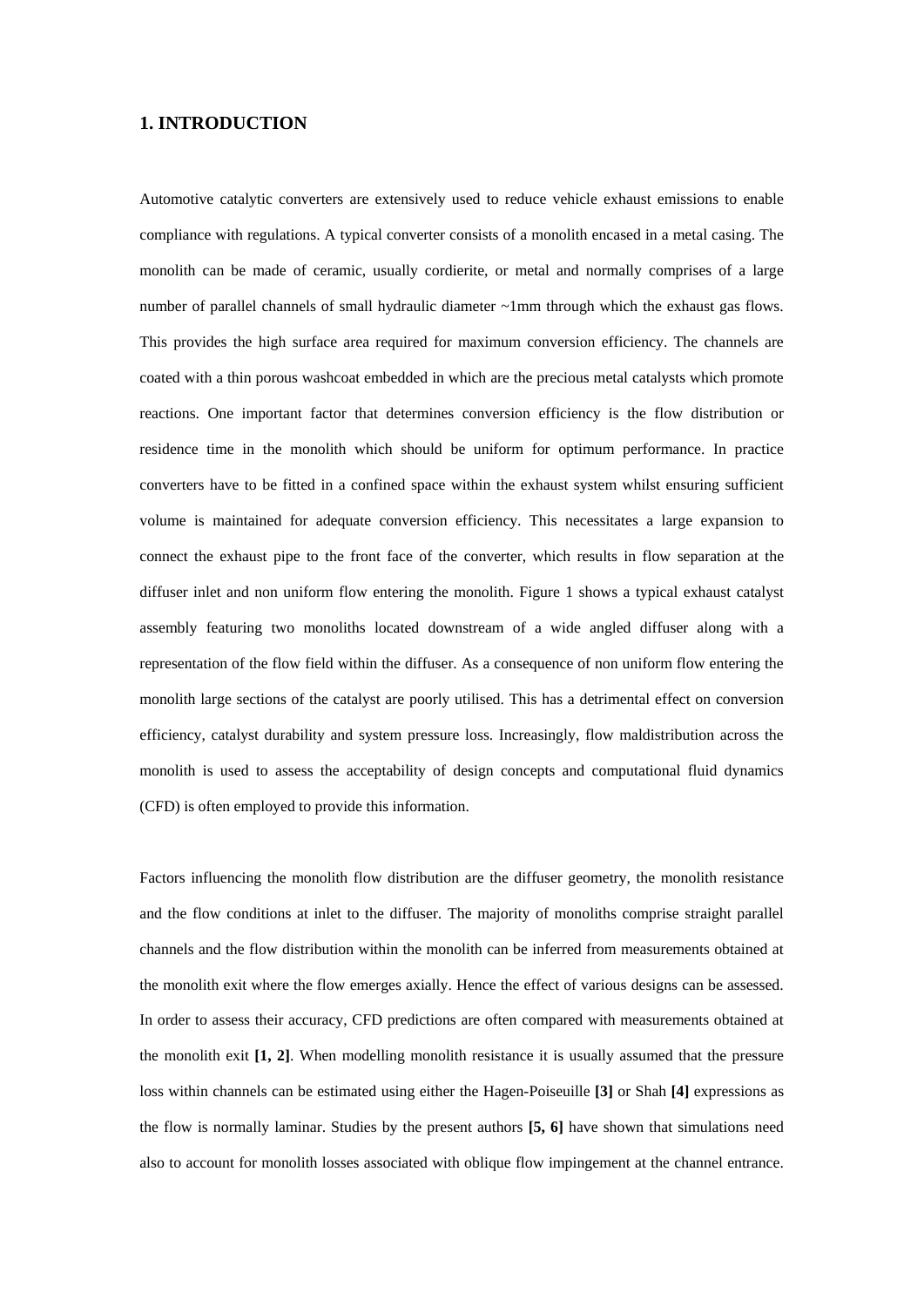Figure 1 illustrates that away from the centre line the flow approaches the monolith obliquely leading to flow separation at the channel entrance and a significant additional pressure loss. Benjamin et al **[5]**, using an expression for oblique entry losses developed by Küchemann and Weber **[7]** for heat exchangers, obtained improved predictions for axisymmetric systems. Recently these losses have been measured by Persoons et al **[8]** and the present authors **[9]**.

There have been few studies where measurements both within the upstream diffuser and downstream of the monolith have been reported. The flow field in the former is difficult to measure as the geometry is often complex and the flow three dimensional. Early studies by Wendland et al **[10]** employed flow visualisation. Kim et al **[11]** measured the axial velocity 1 mm upstream of the leading face of a monolith using Laser Doppler Anemometry for an axisymmetric assembly at two Reynolds numbers (Re). They showed that the flow profiles were less uniform at the higher Re. Interestingly they obtained very good agreement with CFD predictions. The monolith was modelled assuming a resistance based on the Darcy equation with a correction for an entrance effect for developing flow. Unfortunately they did not measure velocity profiles at the outlet of the monolith. More recently studies have been performed using PIV. Shuai et al **[12]** used PIV to measure the flow field in the diffuser of axisymmetric systems. They examined the effect of diffuser and monolith designs and showed comparisons with CFD predictions. In particular they show profiles of axial and radial velocities at distances of 1.8 and 5.5 mm from the inlet face of the monolith. The flow is observed to spread significantly over this distance. Comparisons with predictions show discrepancies in the radial component attributed in part to inaccuracies in the modelling of the monolith. Ilgner et al **[13]** applied PIV to measure the flow distribution in a diffuser upstream of a monolith used as an autothermal gasoline reformer. Due to difficulties with optical access significant image distortion was evident with light-scattering problems near walls. This restricted the field of view where reliable data could be obtained.

The study reported here presents measurements made both upstream and downstream of monoliths using a planar diffuser. Although the geometry is relatively simple it captures the primary flow features of production-type configurations i.e. separated flow in diffusers placed upstream of monoliths. The planar configuration permits full field mapping thus providing a useful data base for comparison with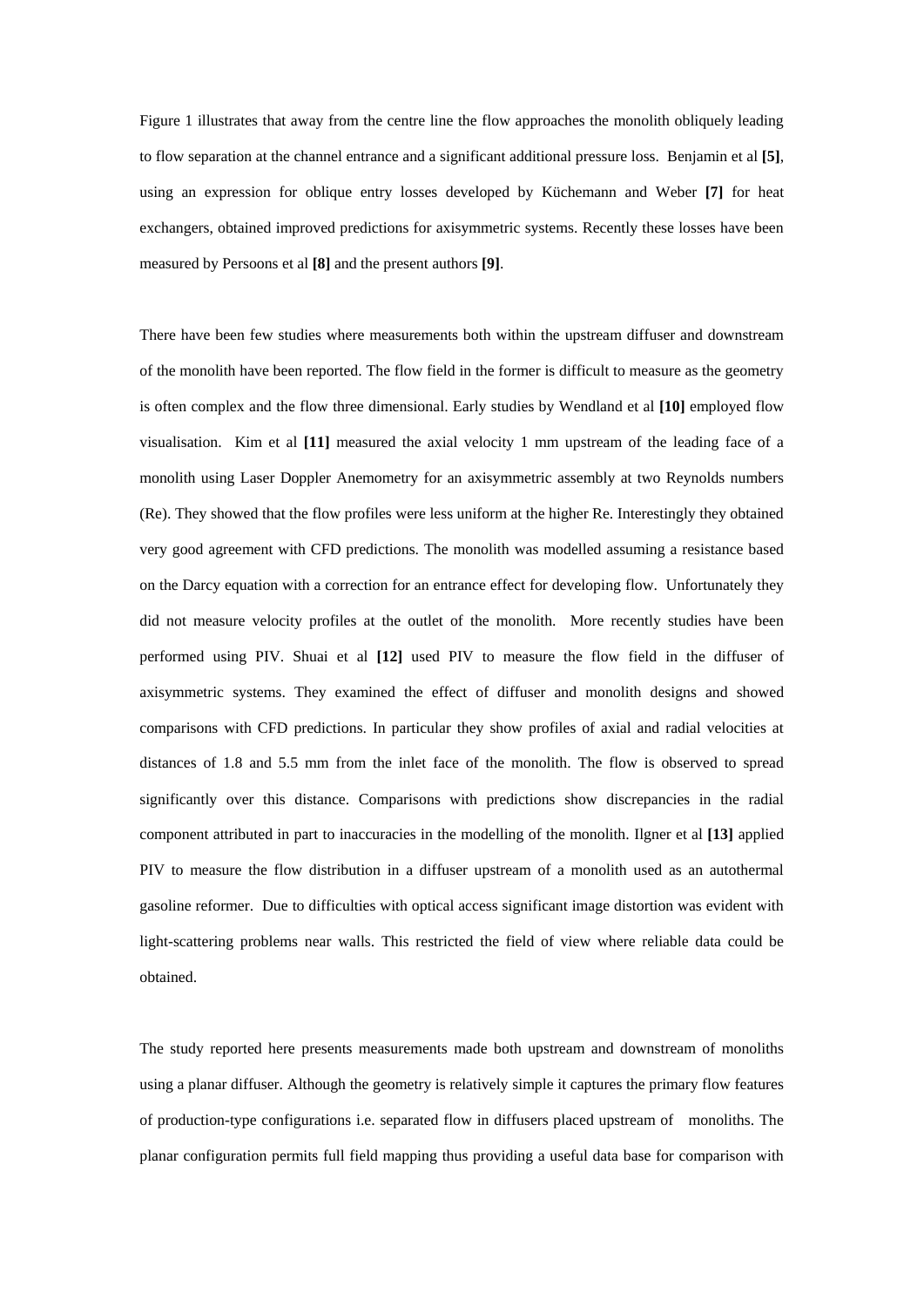CFD at a later date. Assessing CFD performance for this case is considered a necessary starting point prior to evaluation of more complex systems.

## **2. TWO-DIMENSIONAL FLOW RIG**

Figure 2 shows a schematic of the 2-D planar isothermal flow rig; further detail is given in **[14]**. A planar diffuser was chosen so that PIV measurements could be taken with minimal optical distortion with two sides of the diffuser made of plane high transmission crown glass. The rig was designed to provide uniform velocity at inlet to the diffuser in order to give well defined boundary conditions for CFD modelling. To achieve this a plenum chamber, of cross section 220 x 220mm was connected to a contracting nozzle with rectangular outlet 55 x 220mm. A flow straightener was placed close to the exit of the plenum chamber (inlet to the nozzle) in order to reduce non-uniformities in the flow profile. The diffuser had a total included angle of 60 degrees, length 108.2 mm and an area ratio of 3.27. Cordierite monoliths with lengths of either 27 or 100 mm were placed downstream of the diffuser. An outlet sleeve of length 30 mm was positioned downstream of the monolith in order to obtain flow profiles at monolith exit. The monolith was unwashcoated with square channels of hydraulic diameter 1.12mm, a nominal cell density of 62 cells/cm<sup>2</sup>, and a porosity of 0.77. Velocity profiles at the exit of nozzle and monolith were obtained using a TSI IFA 300 constant temperature hot-wire anemometry system (HWA). The probes used were 5μm platinum plated tungsten wires (Dantec 55 P11) and were calibrated using a fully automatic TSI 1129 calibration rig. A sampling size of 2048 points per channel and a sampling rate of 2000 Hz was used and velocity recorded at spacings of 2.5 mm. Velocity profiles at nozzle exit were obtained with the diffuser, monolith and outlet sleeve disconnected. Figure 3 shows that profiles at the nozzle were reasonably flat thus providing a good approximation to planar conditions with only a slight asymmetry evident along the x-axis.

The PIV system was supplied by TSI and consisted of a 532 nm Nd:YAG laser with pulse duration of 5ns, pulse energy of 120 mJ and a repetition rate of 15 Hz. The laser was mounted on a bench and aligned perpendicular to the rig and the camera. A spherical lens of 1000 mm focal length was used in combination with a cylindrical lens to obtain a light sheet. The rig was placed at approximately 750 mm from the laser resulting in a light sheet thickness of 1 mm across the field of view. A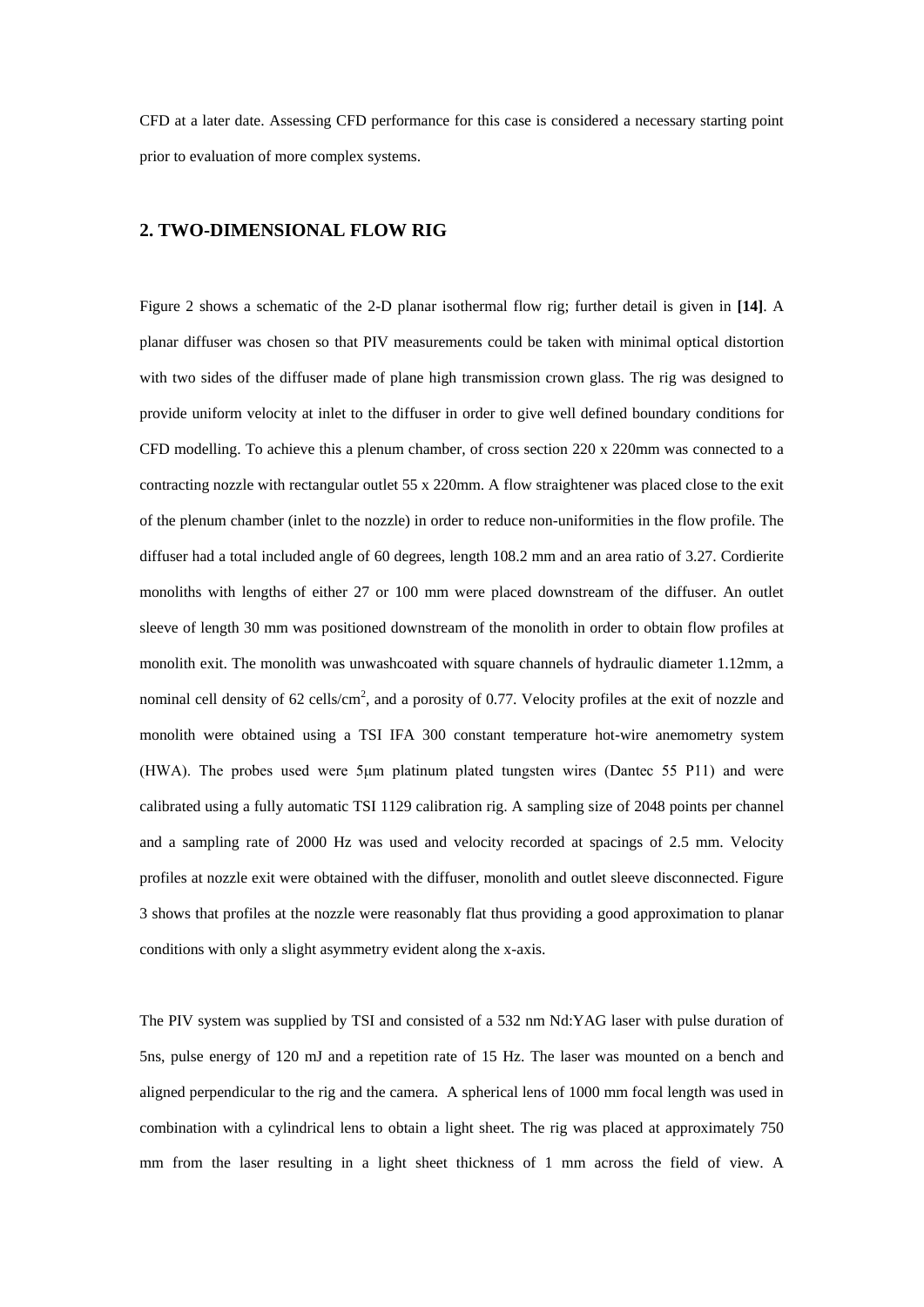POWERVIEW 4M camera from TSI was mounted on a custom designed traverse. The camera has a resolution of 2048  $\times$  2048 pixels with pixel size of 7.4  $\times$  7.4 µm. Seeding particles were injected into the flow from a TSI six-jet atomiser. Olive oil was used for seeding and the atomiser pressure was set to 25 psi, the particle diameter being about 1-2 μm **[15]**. To achieve uniform seeding a manifold was designed so the seeding entered the flow through the four sides of the plenum chamber. To observe the complete flow field in the diffuser required a field of view of 180 x 180 mm. Westerweel **[16]** suggested a particle image diameter of 2 pixels for digital PIV analysis. Initial tests were performed by using an f number in the range of 4-8 and the results showed that a particle image diameter above 1 pixel resulted in good quality vectors. This was a compromise between the requirement for a large field of view and the optimum particle image diameter. Three different fields of view were investigated, namely full-field (180  $\times$  90 mm), half-field (90  $\times$  60 mm) and near-wall field (45  $\times$  40 mm), as shown in figure 4.

PIV experiments were conducted for two different lengths of monolith, 100 and 27 mm, and at five different flow rates corresponding to Re between 27500 and 46500 based on the equivalent hydraulic diameter of the rectangular nozzle. Due to reflection from the surface, close to the diffuser-monolith interface, accurate measurements of vectors very close to the interface (approximately 2 mm) were not possible for all three fields of view. Hence PIV results exclude the region 2 mm upstream of the interface. PIV images were processed using INSIGHT-3G software and post-processed using Tecplot 10. Around 95 % of data obtained was from first-choice vectors and the median and the mean value of surrounding vectors were used to remove spurious data. The error in velocity measurements was around 4-5 %. Experimentation showed that a sample size of 50 images was adequate. The recursive Nyquist grid method was used to process the data with an initial grid size of  $64 \times 64$  pixels and a final grid of  $32 \times 32$  pixels.

### **3. RESULTS AND DISCUSSION**

Figures 5 a & b shows the full field-of-view vector field and contour plot for the velocity magnitude and figures 5c & d contour plots for axial and lateral velocity at Re:41800 for the 27mm monolith.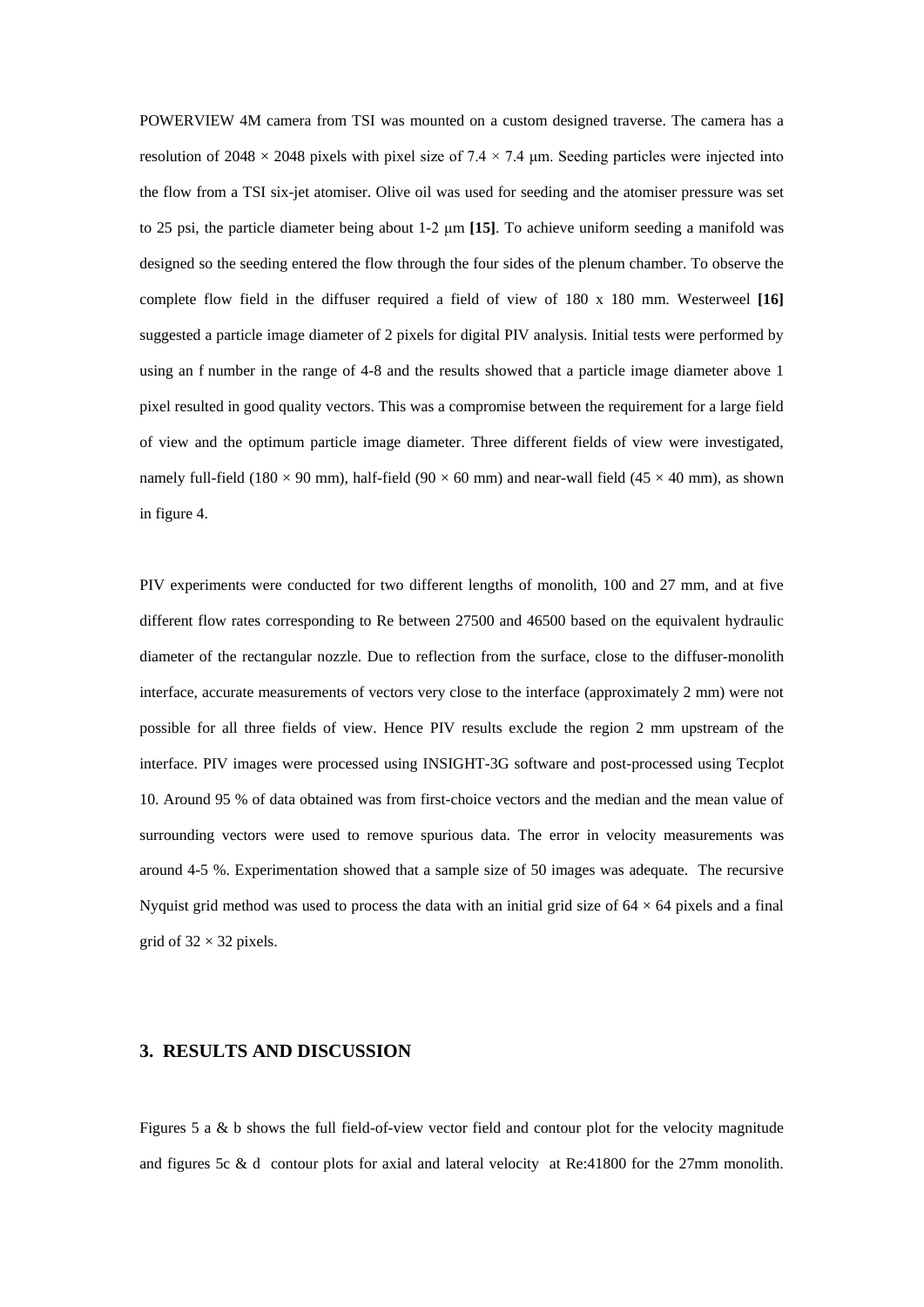Flow separation at inlet to the diffuser results in the formation of a jet which traverses the diffuser before rapidly spreading prior to entering the monolith. Part of the flow enters the monolith, the rest returning to feed two large recirculating vortices which occupy the diffuser volume. A free shear layer separates the jet core from these vortices. There is a slight asymmetry in the flow presumably reflecting that of the inlet profile.

Figure 6 shows axial velocity profiles non-dimensionalised by the average velocity at diffuser inlet. Profiles are shown at different locations downstream of the diffuser for three flow rates obtained from the half-field of view measurements. On entering the diffuser profiles resemble those of a plane free jet with a potential core. Non-dimensional velocities greater than 1 are observed at the centre of the jet near the inlet as the two large recirculating vortices formed in the diffuser cause narrowing of the potential core. Around 40 mm from the diffuser-monolith interface saddle-shape profiles develop. Similar saddle-shape features have also been found in rectangular free jets, **[17, 18]**, their origin being the subject of much speculation. Here the situation is somewhat different, however, as the jet is bounded and will be clearly influenced by the recirculating vortices in the diffuser. In this case it would appear that these vortices "feed" the jet resulting in secondary velocity peaks at its periphery. The saddle-shapes develop and become more prominent at around 35 mm from the diffuser-monolith interface. The profiles lose their saddle-shape at about 15 mm from inlet of the monolith as the flow spreads. The flow field is independent of Re in contrast to the flow maldistribution within the monolith, discussed below.

Figure 7 compares 27 mm and 100 mm monoliths. The flow field is largely unaffected by the increased monolith resistance up to about 68 mm from the diffuser-monolith interface. Closer to the interface the higher resistance of the 100 mm monolith results in a flattening of the axial velocity profile.

Near the monolith the jet spreads due to the lateral pressure gradient that develops as higher velocity fluid at the jet centre-line encounters high monolith resistance on entering the central channels. This results in oblique entry into channels away from the jet centre-line as can be seen in figure 8 where at distances beyond 60mm from the centre-line the flow approaches the monolith at very high incidence,  $\sim$  80 degrees and above. This further restricts flow into the monolith at these locations and forces the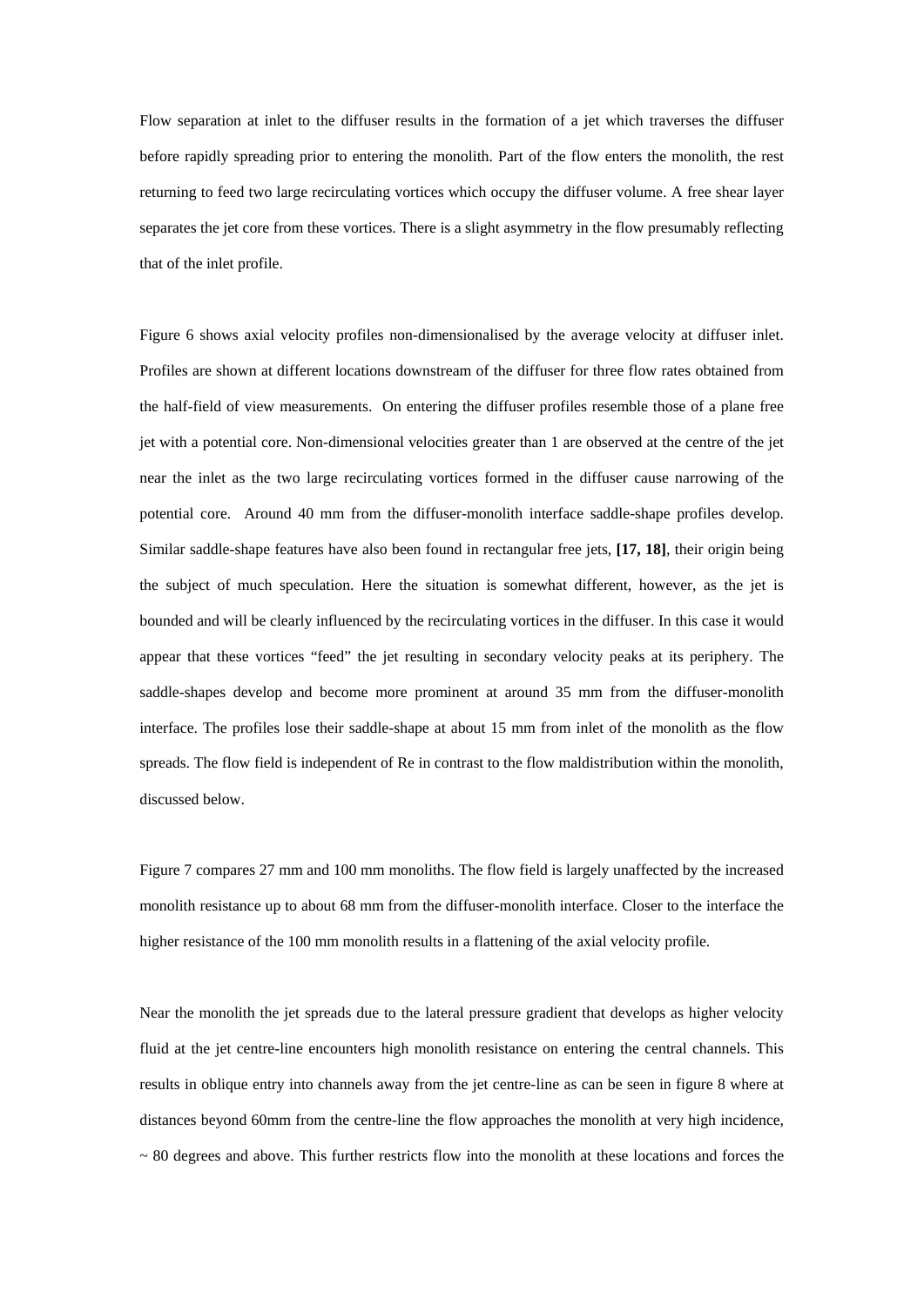flow towards the periphery. Figure 8 shows flow stagnating at the diffuser wall approximately 7mm from the inlet of the monolith about 80 mm from the centre-line. Below the stagnation point the flow is observed to be turning into the outermost channels.

Hot wire velocity measurements were made 30mm downstream of the monolith. At this distance individual jets from neighbouring channels have mixed sufficiently to provide smooth profiles, **[2]**. Figure 9 shows the non-dimensionalised axial velocities profiles for monolith lengths 27 mm and 100 mm at two flow rates. For both monoliths flow maldistribution increases with Re, especially for the shorter monolith. Secondary velocity peaks are observed near the walls of the diffuser. Similar peaks have been observed for axisymmetric systems, **[2]**. Figure 10 compares the downstream HWA profile with the PIV profile obtained at the closest practical distance from the inlet of the 27mm monolith. Clearly the flow redistributes significantly just upstream of the monolith with outward flow forcing fluid into the outermost channels resulting in the secondary peaks in figure 9. This observation is consistent with the findings of Persoons et al. **[19]** who measured velocities up to 0.3mm from the inlet of a monolith presented with swirling flow. They showed a significant swirl component even at such close proximity to the monolith. The degree of redistribution will clearly depend on the oblique entry losses as the flow enters the monolith as these will have a significant effect on the lateral pressure gradient at the inlet of the monolith. These losses have recently been measured by the present authors, **[9]**. Experiments were performed on a specially designed flow rig using monoliths of different lengths (17-100mm) over a range of Reynolds number and angles of incidence (0-75 degrees). Oblique entry pressure losses were found to be a function of Reynolds number and angle of incidence. At high angle of incidence these losses were much greater than those associated with wall shear stresses within the monolith channels. CFD predictions were also performed for axisymmetric catalyst assemblies and compared to HWA measurements obtained downstream of the monolith in a previous study **[5]**. When oblique entry losses were incorporated the predicted flow distribution within the monolith provided much better agreement with experimental data with the assumption that such losses were constant above an angle of incidence of 81 degrees. For the axisymmetric study **[5]** measurements within the diffuser were not made. The present study, along with the results from Quadri et al. **[9]** will provide a useful data base for assessing the performance of CFD in predicting the flow distribution both within the planar diffuser and the monolith. This is a subject of ongoing research.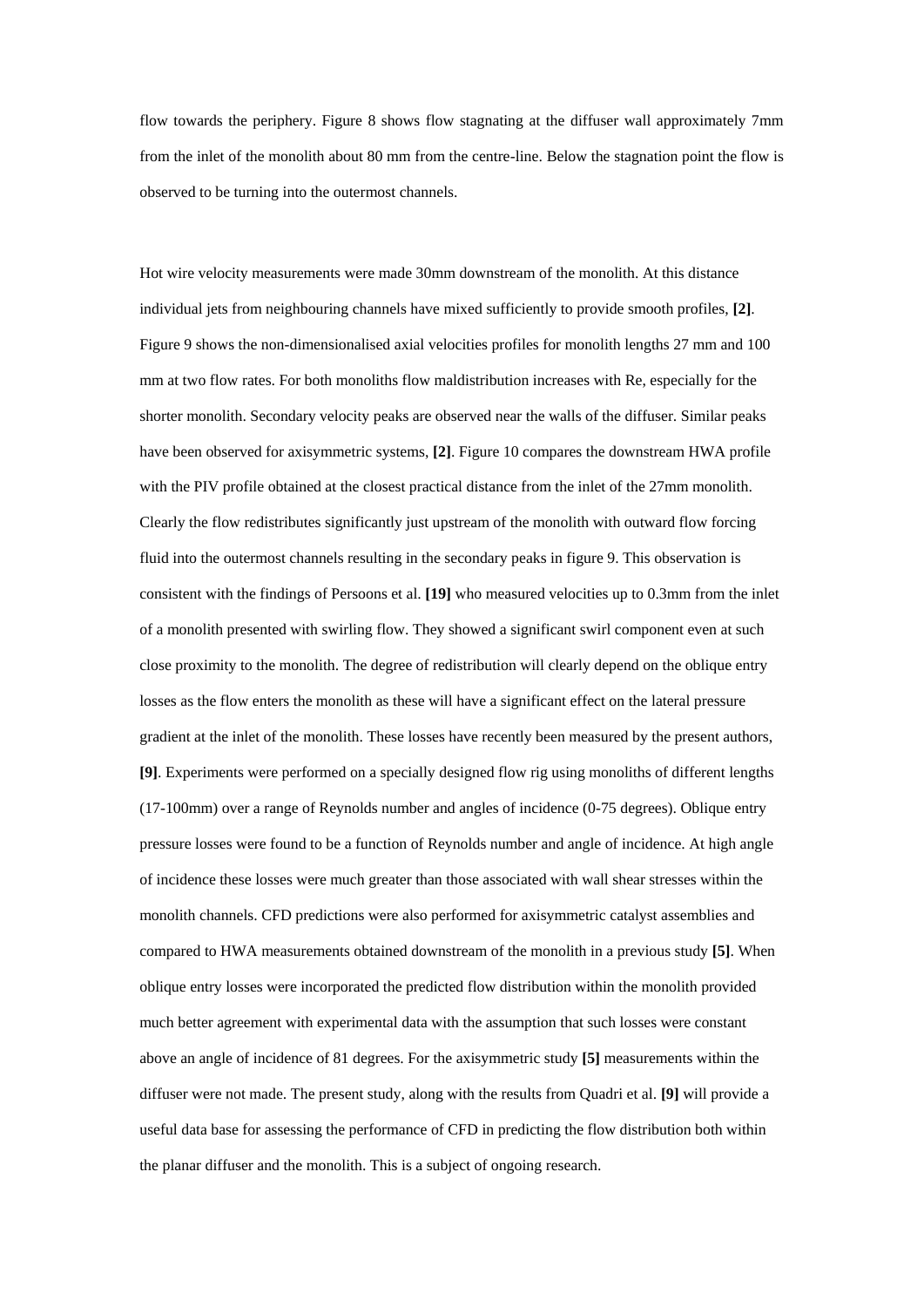## **4. CONCLUSIONS**

The flow field has been studied for the case of a 2D planar wide angled diffuser placed upstream of automotive catalyst monoliths. PIV measurements were obtained within the diffuser and the flow distribution within the monolith was obtained from HWA measurements near the monolith exit. The main conclusions from this study are:

- Flow separation at the diffuser inlet resulted in the formation of a jet which traversed the diffuser before spreading prior to entering the monolith. The jet featured a potential core and saddle-type velocity profiles. A free shear layer separated the jet core from two large recirculation regions which developed in the diffuser narrowing the potential core near the inlet.
- The flow field in the diffuser was observed to be independent of Re in contrast to flow maldistribution in the monolith which increased with Re.
- Increasing monolith length gave greater flow uniformity in the monolith as a consequence of jet spreading.
- Lateral profiles of the axial velocity  $\sim$ 3mm upstream of the monolith were significantly different to those observed downstream demonstrating that the flow within the monolith is highly dependent on its behaviour as it enters the monolith channels.
- It is inferred that oblique entry losses at the channel entrance significantly affect the flow distribution within the monolith.
- The results of this study and those of Quadri et al **[9]** will provide a useful data base for assessing the performance of CFD in predicting the flow distribution both within the diffuser and monolith.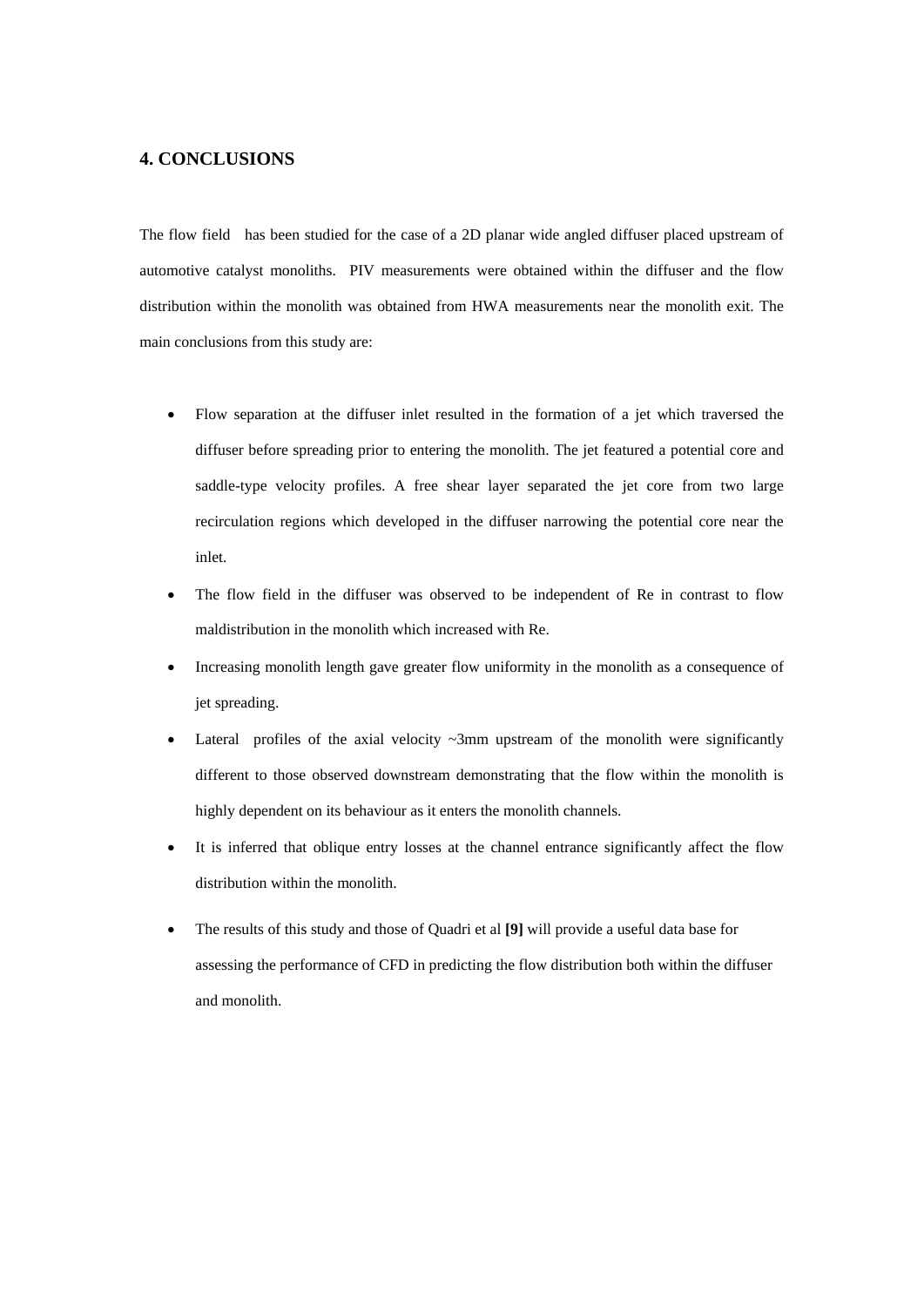## **REFERENCES**

- 1. **Weltens, H., Bressler, H., Terres, F., Neumaier, H.,** and **Rammoser, D.,** Optimisation of catalytic converter gas flow distribution by CFD prediction SAE Paper 930780, 1993. Also published in SP-957 pp 131-151 SAE International, Warrendale, PA , USA.
- 2. **Benjamin, S. F., Clarkson, R. J., Haimad, N.** and **Girgis, N. S.** An experimental and predictive study of flow in axisymmetric automotive exhaust catalyst systems. *SAE Trans., J. Fuels and Lubricants*, 1996 **105**, Sec. 4, 1008-1019
- 3. **Shah, R. K.** and **London, A. L.** *Laminar flow forced convection in ducts,* 1978 (Academic Press).
- 4. **Shah, R. K.** A correlation for laminar hydrodynamic entry length solutions for circular and noncircular ducts. *Transactions of the ASME, Journal of Fluids Engineering*, 1978, **100**, 177- 179.
- 5. **Benjamin, S. F., Haimad, N., Roberts, C. A.,** and **Wollin, J.** Modelling the flow distribution through automotive catalytic converters. *Proc. Inst. Mech. Engrs, Part C: J. Mechanical Engineering Science*, 2001, **215** (C4), 379-383.
- 6. **Benjamin, S. F., Zhao, H.** and **Arias-Garcia, A.** Predicting the flow field inside a closecoupled catalyst-the effect of entrance losses. *Proc. Inst. Mech. Engrs, Part C: J. Mechanical Engineering Science*, 2002, **217** (C4), 283-288.
- 7. **Küchemann, D.** and **Weber, J**. *Aerodynamics of propulsion*, 1953 (McGraw-Hill, New York).
- 8. **Persoons, T., Vanierschot, M.** and **Van den Bulck, E.** Oblique inlet pressure loss for swirling flow entering a catalyst substrate, *Exp. Therm. Fluid Sci*., 2008, **32**, 1223-1231.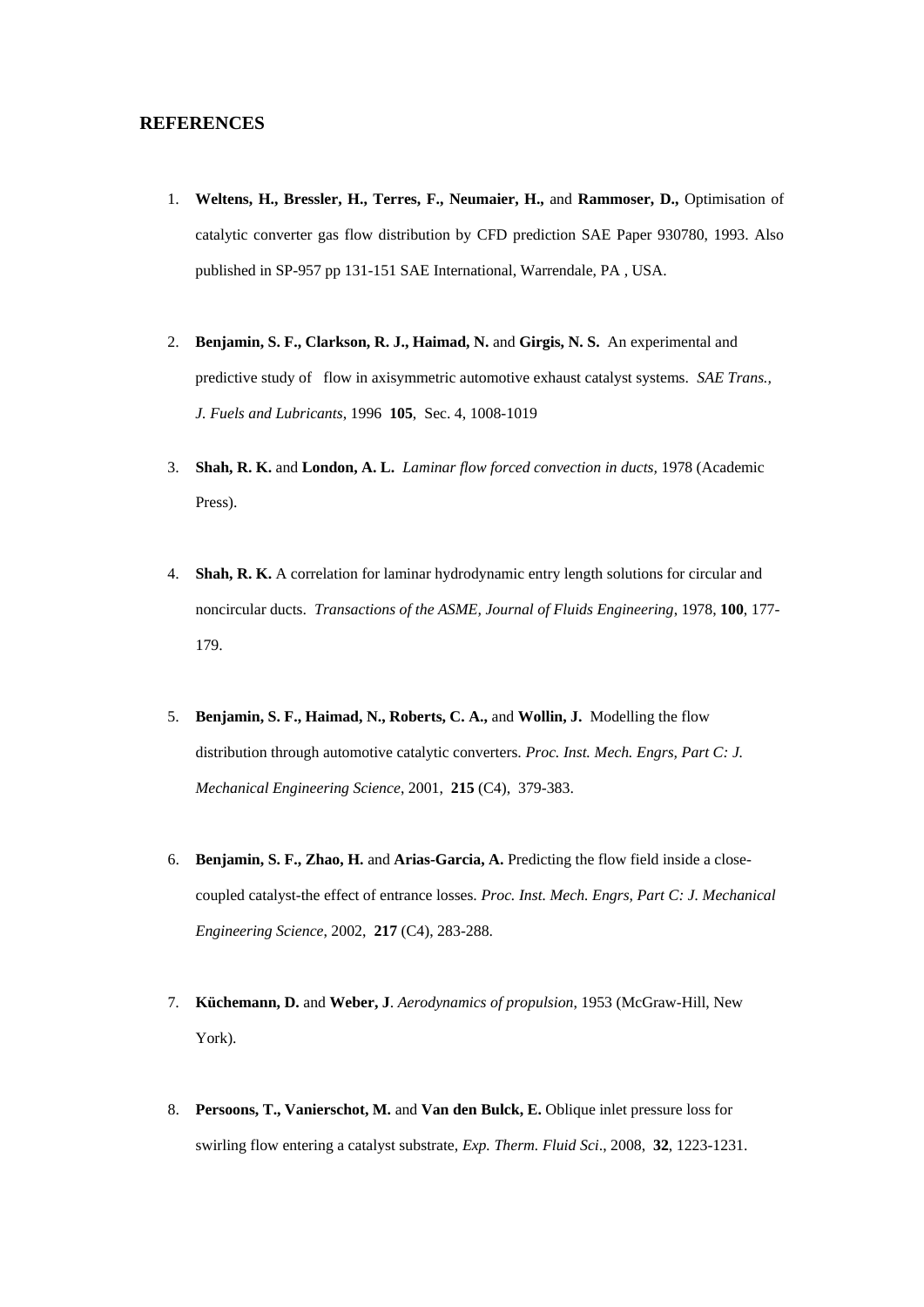- 9. **Quadri, S. S., Benjamin, S. F.** and **Roberts, C. A.** Experimental investigation of oblique entry pressure losses in automotive catalytic converters, *Proc. Inst. Mech. Engrs , Part C:J. Mechanical Engineering Science*, 2009, (in press) DOI: 0.1243/09544062JMES1565.
- 10. **Wendland, D. W.** and **Matthes, W. R.** Visualisation of Automotive Catalytic Converter Internal Flow, *SAE Trans., J. Fuels and Lubricants*, 1986, **95**.
- 11. **Kim, J. Y., Lai, M.-C., Li, P.** and **Chui, G. K.** Flow distribution and pressure drop in diffuser-monolith flows, *Transactions of the ASME, Journal of Fluids Engineering*, 1995, **117**, 362-368.
- 12. **Shuai, S.-J., Wang, J.-X., Dong, Q.-L.** and **Zhuang, R.-J.** PIV measurement and numerical simulation of flows in automotive catalytic converters, SAE Paper 2001-01-3494, 2001. Also published in SP-1638 SAE International, Warrendale, PA, USA.
- 13. **Ilgner, F., Nau, M., Harndorf, H., Benninger, K., Schiessl, R., Maas, U.** and **Dreizler, A.** Analysis of flow patterns inside an autothermal gasoline reformer, SAE Paper 2001-01-1917, 2001.
- 14. **Quadri, S. S.** The effect of oblique entry flow in automotive catalytic converters. Ph.D. thesis, Coventry University, U.K, 2008.
- 15. **Melling, A.** Tracer particles and seeding for particle image velocimetry, *Meas. Sci. Technology*, 1997, **8,** 1406-1416.
- 16. **Westerweel J.** Digital particle image velocimtery, theory and application, PhD thesis, Technische Universiteit Delft, Netherlands, 1993.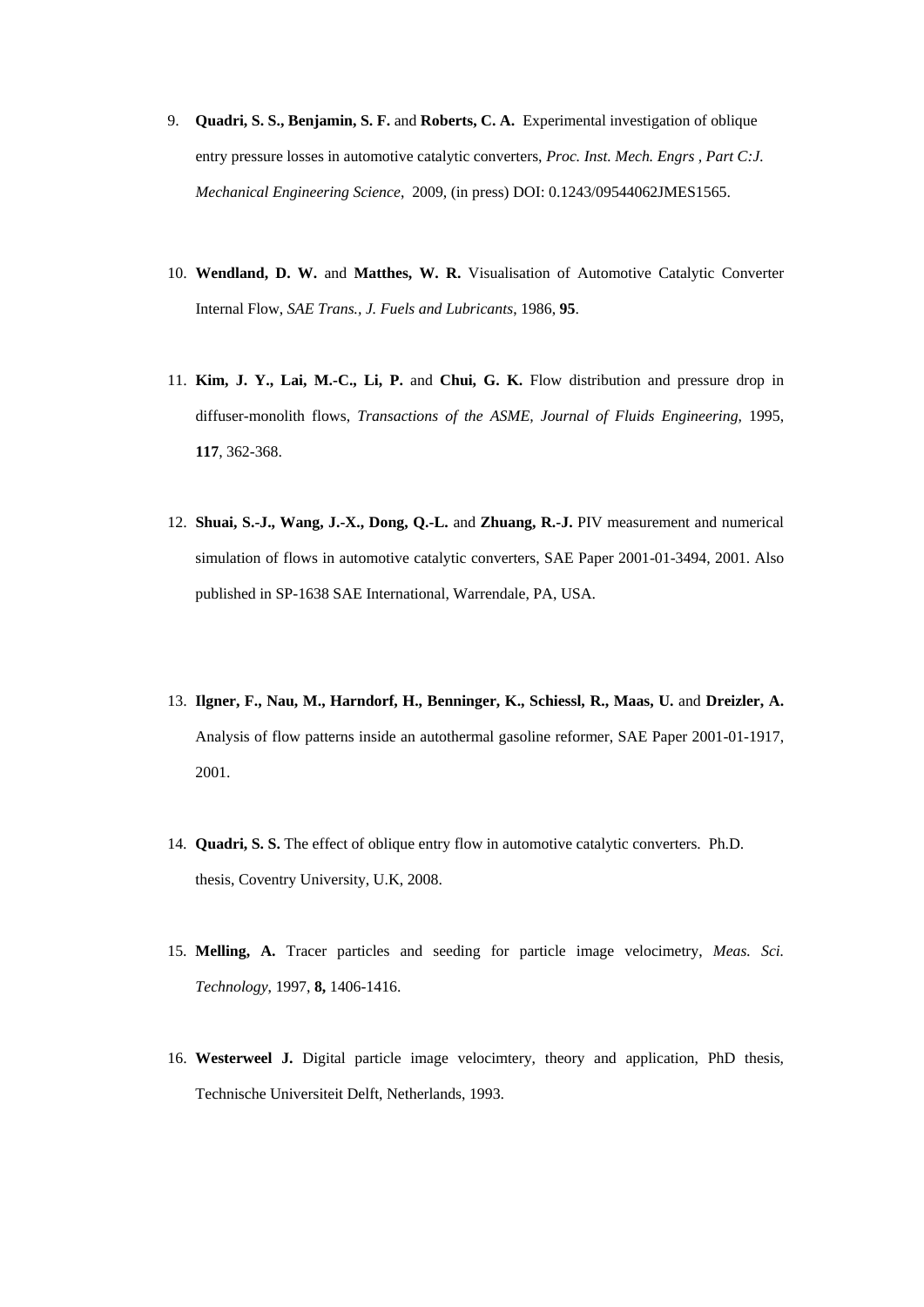- 17. **Marsters, G. F.** Spanwise velocity distributions in jets from rectangular slots, *AIAA Journal,* 1981, **19** (2), 148-152.
- 18. **Quinn W. R.** Development of a large-aspect-ratio rectangular turbulent free jet, *AIAA Journal*, 1994, **32** (3), 547-554.
- 19. **Persoons, T. Vanierschot, M.** and **Van den Bulck, E.** Stereoscopic PIV measurements of swirling flow entering a catalyst substrate, *Exp. Therm. Fluid Sci*., 2008, **32**, 1590-1596.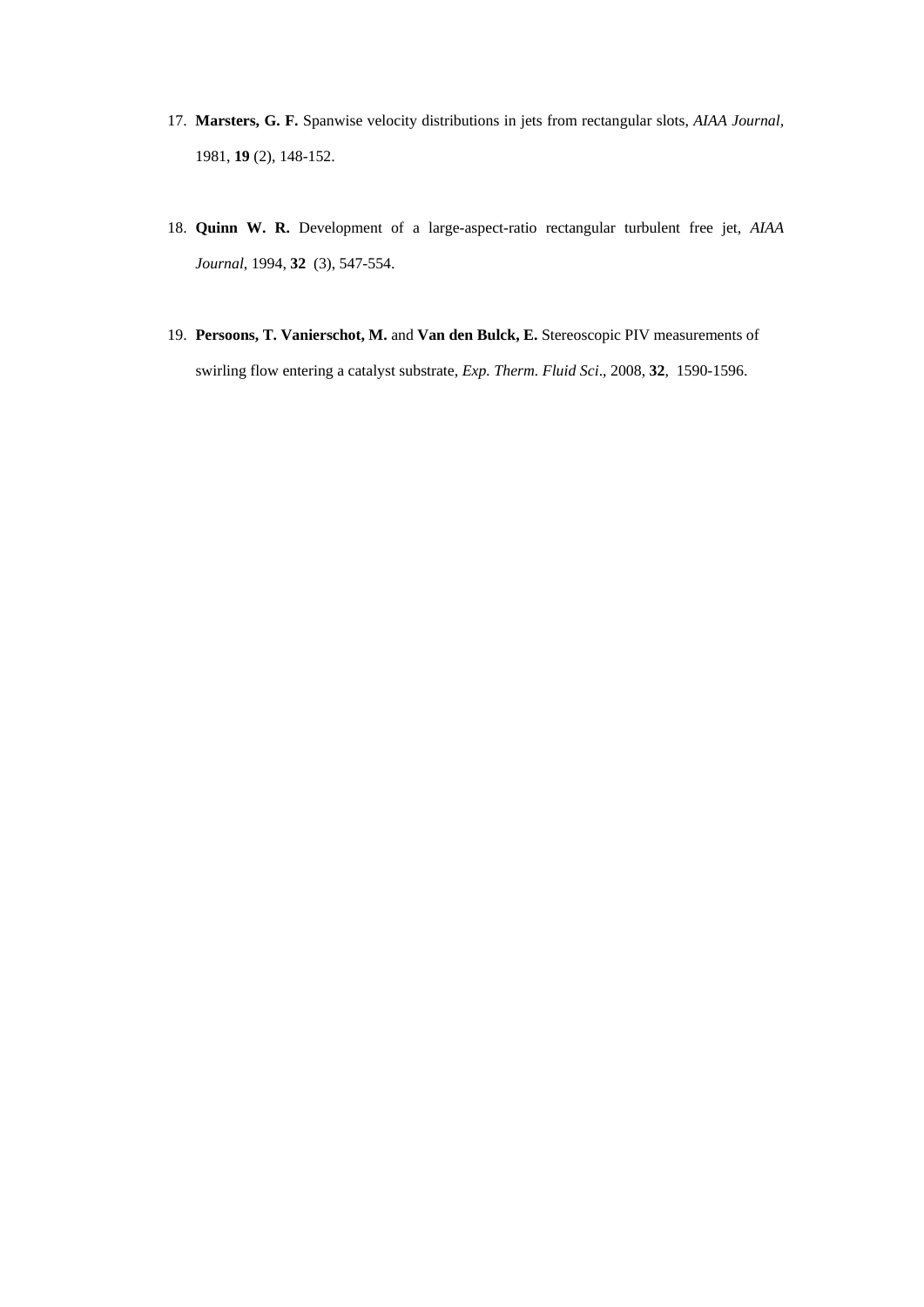## **Figure captions**

**Fig. 1** Schematic diagram showing catalyst configuration comprising of two monoliths in an exhaust system, catalyst channels and flow separation in a diffuser **[8].**

Fig. 2 2-D isothermal flow rig.

Fig. 3 Velocity profiles at the plane of nozzle exit (x and z axes).

**Fig. 4** Field of view regions in the diffuser for PIV measurements. AB corresponds to the diffusermonolith interface. O corresponds to the centre of diffuser-monolith interface.

**Fig. 5** PIV plots for Re; 41800, 27 mm monolith (a) velocity vectors, (b) velocity magnitude, (c) axial velocity and (d) lateral velocity, units (m/s).

**Fig. 6** Profiles of non-dimensional axial velocity in the diffuser for the 27 mm monolith at various Re: Y is distance from the inlet of the monolith; velocity normalised by inlet velocity.

**Fig. 7** Profiles of axial velocity in the diffuser for 27 mm and 100 mm monolith, Re: 46500 (legends in figures show the axial distance from the diffuser-monolith interface).

**Fig. 8** Near-wall field of view vector plot; Re: 41800, 27 mm monolith.

**Fig. 9** Non-dimensional axial flow distribution 30 mm from the exit; 27 mm and 100 mm monoliths; velocity normalised by mean velocity at exit of monolith.

**Fig. 10** Axial velocity profiles 3.28 mm upstream (PIV) and 30 mm downstream (HWA); Re 41800, 27 mm monolith.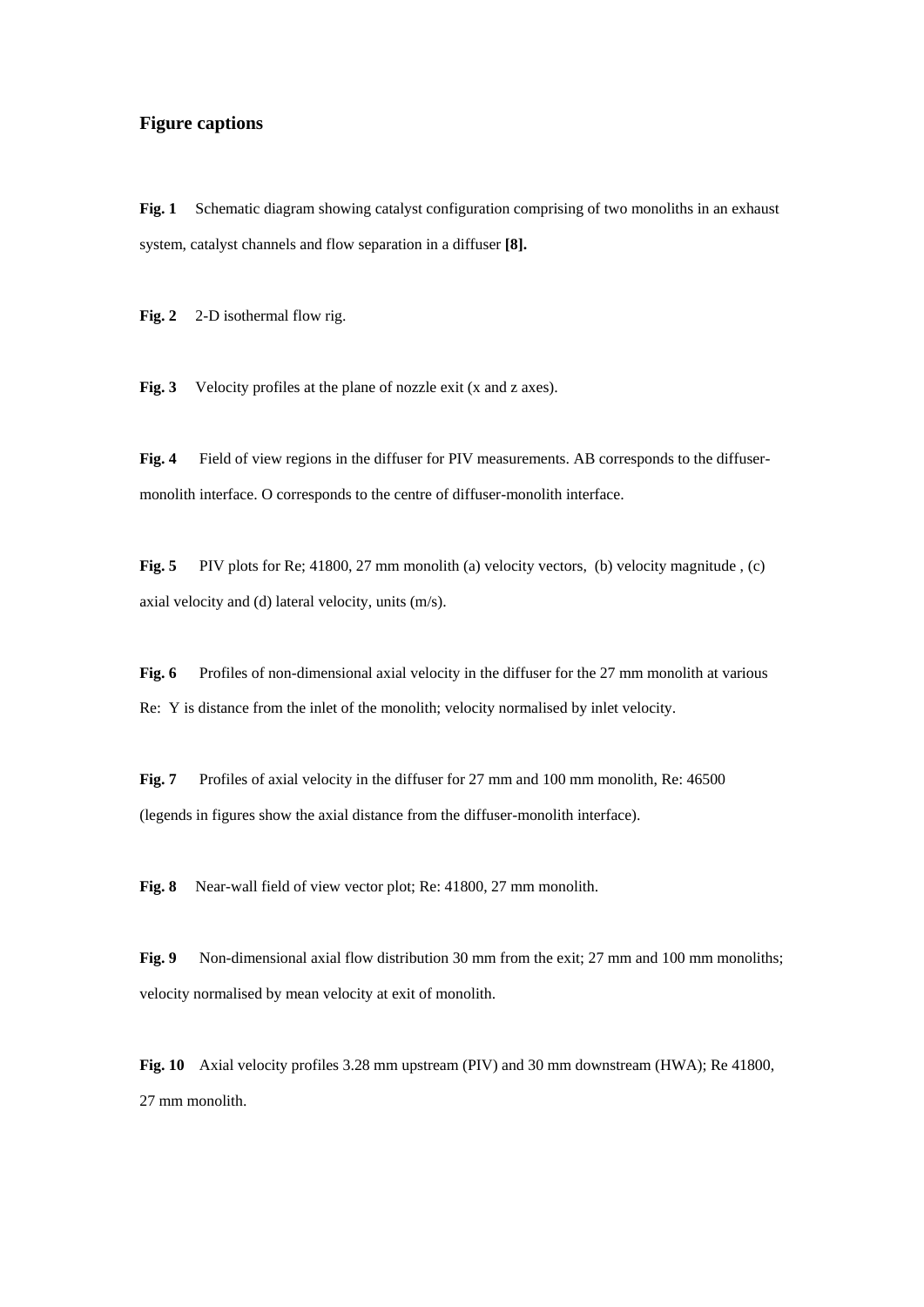

Fig. 1 Schematic diagram showing catalyst configuration comprising of two monoliths in an exhaust system, catalyst channels and flow separation in a diffuser **[9].**



Fig. 2 2-D isothermal flow rig.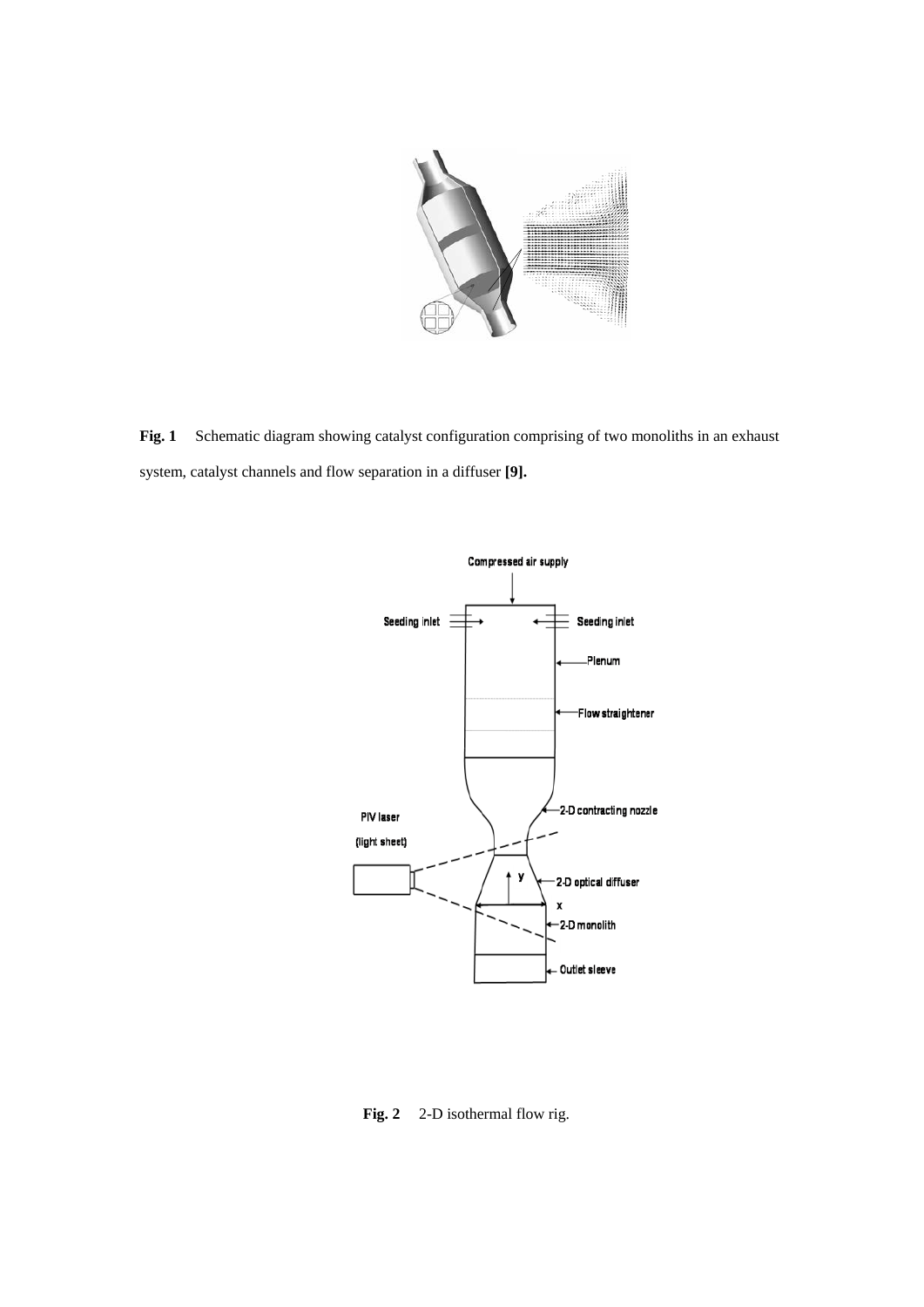

Fig. 3 Velocity profiles at the plane of nozzle exit (x and z axes).



Fig. 4 Field of view regions in the diffuser for PIV measurements. AB corresponds to the diffusermonolith interface. O corresponds to the centre of diffuser-monolith interface.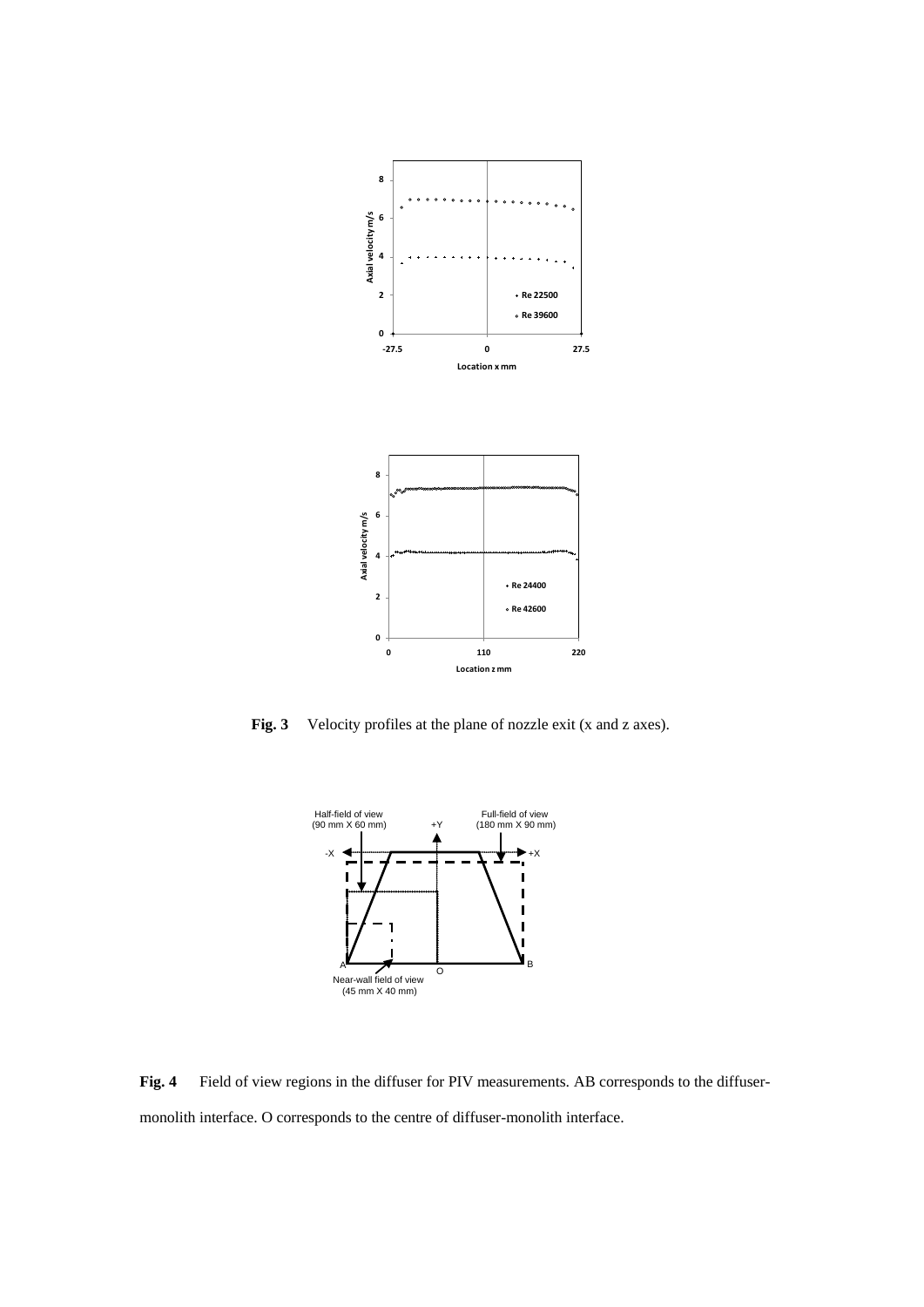

 $(c)$  (d)



Fig. 5 PIV plots for Re; 41800, 27 mm monolith (a) velocity vectors, (b) velocity magnitude, (c) axial velocity and (d) lateral velocity, units (m/s).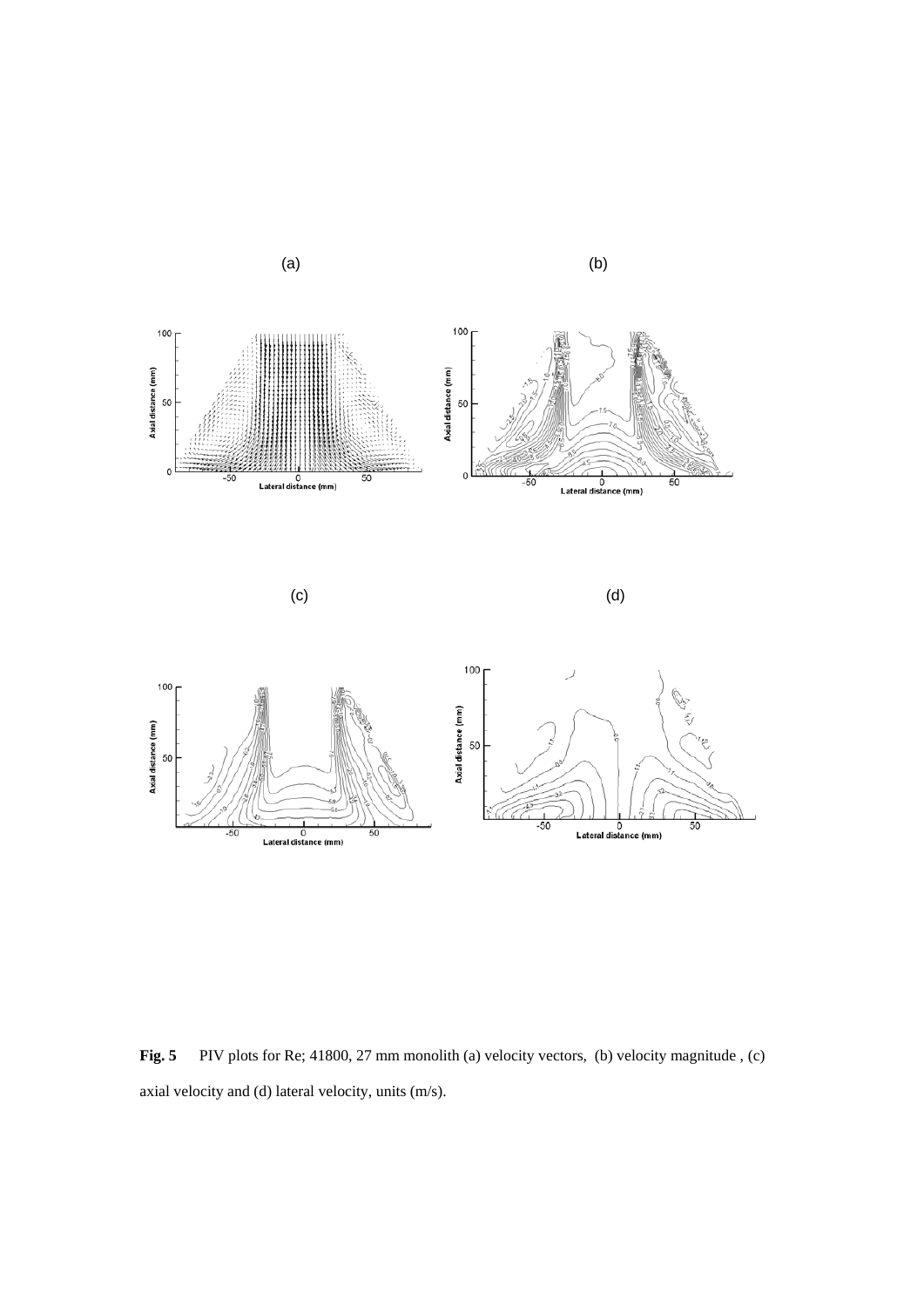

**Fig. 6** Profiles of non-dimensional axial velocity in the diffuser for the 27 mm monolith at various Re: Y is distance from the inlet of the monolith; velocity normalised by inlet velocity.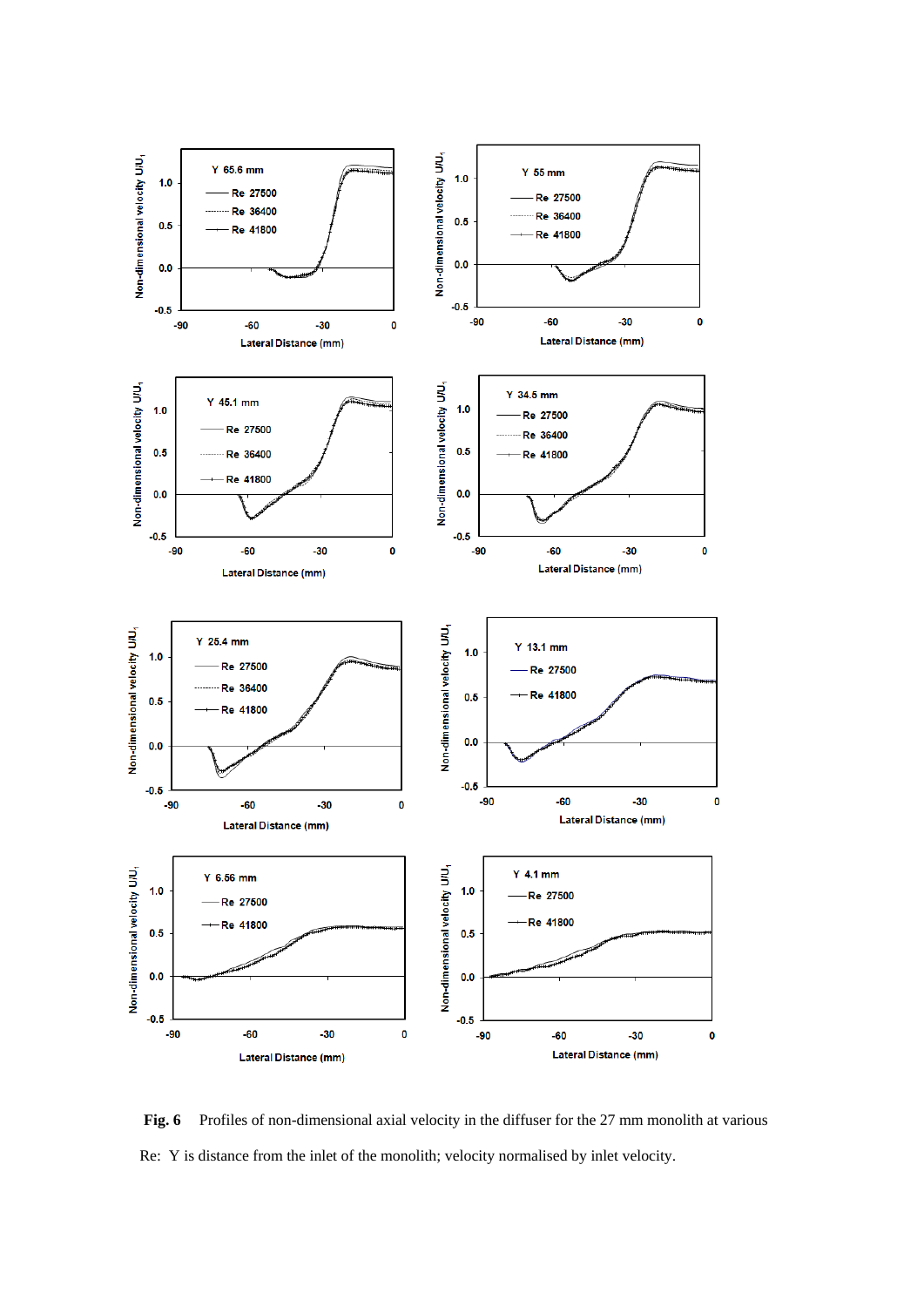

**Fig. 7** Profiles of axial velocity in the diffuser for 27 mm and 100 mm monolith, Re: 46500 (legends in figures show the axial distance from the diffuser-monolith interface).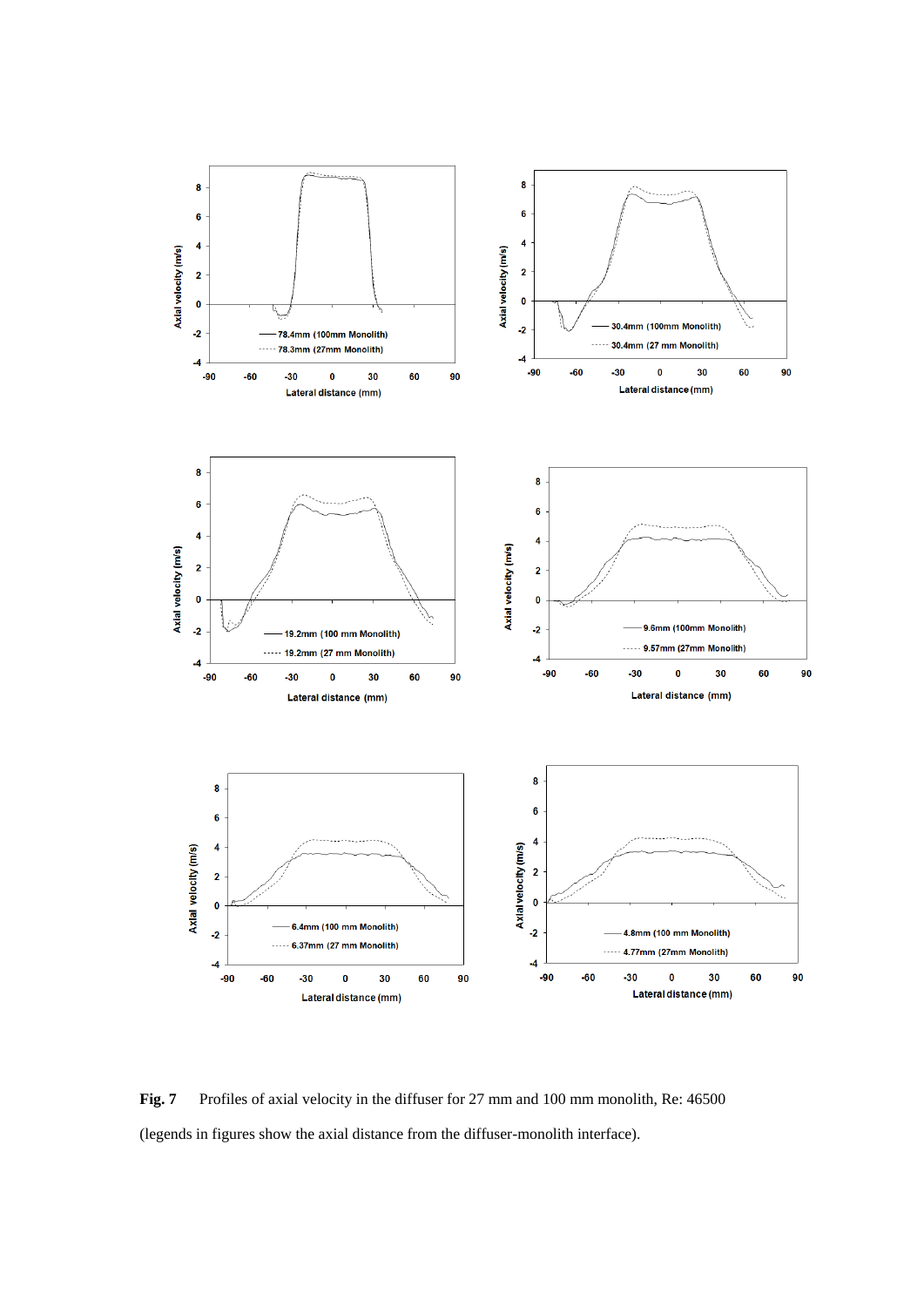

**Fig. 8** Near-wall field of view vector plot; Re: 41800, 27 mm monolith.



Fig. 9 Non-dimensional axial flow distribution 30 mm from the exit; 27 mm and 100 mm monoliths; velocity normalised by mean velocity at exit of monolith.